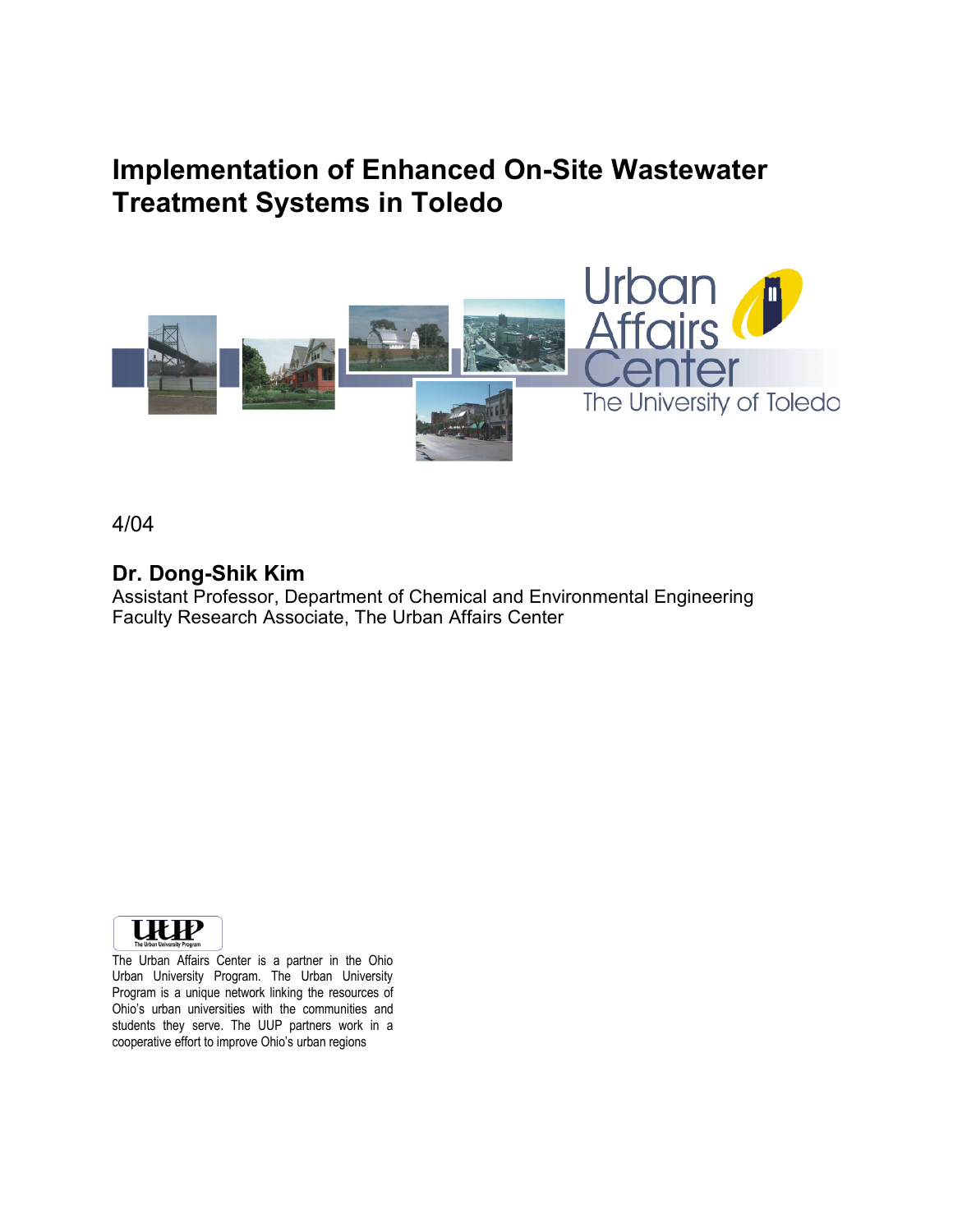Prepared for Urban Affairs Center 2/04

By The University of Toledo Urban Affairs Center

Dr. Dong-Shik Kim Assistant Professor, Department of Chemical and Environmental Engineering Faculty Research Associate, The Urban Affairs Center

**The University of Toledo Urban Affairs Center 2801 W. Bancroft St. Toledo, Ohio 43606 4195303591 E-Mail: uac@utoledo.edu**

**This publication is available for download at the Urban Affairs Center website: HTTP://uac.utoledo.edu**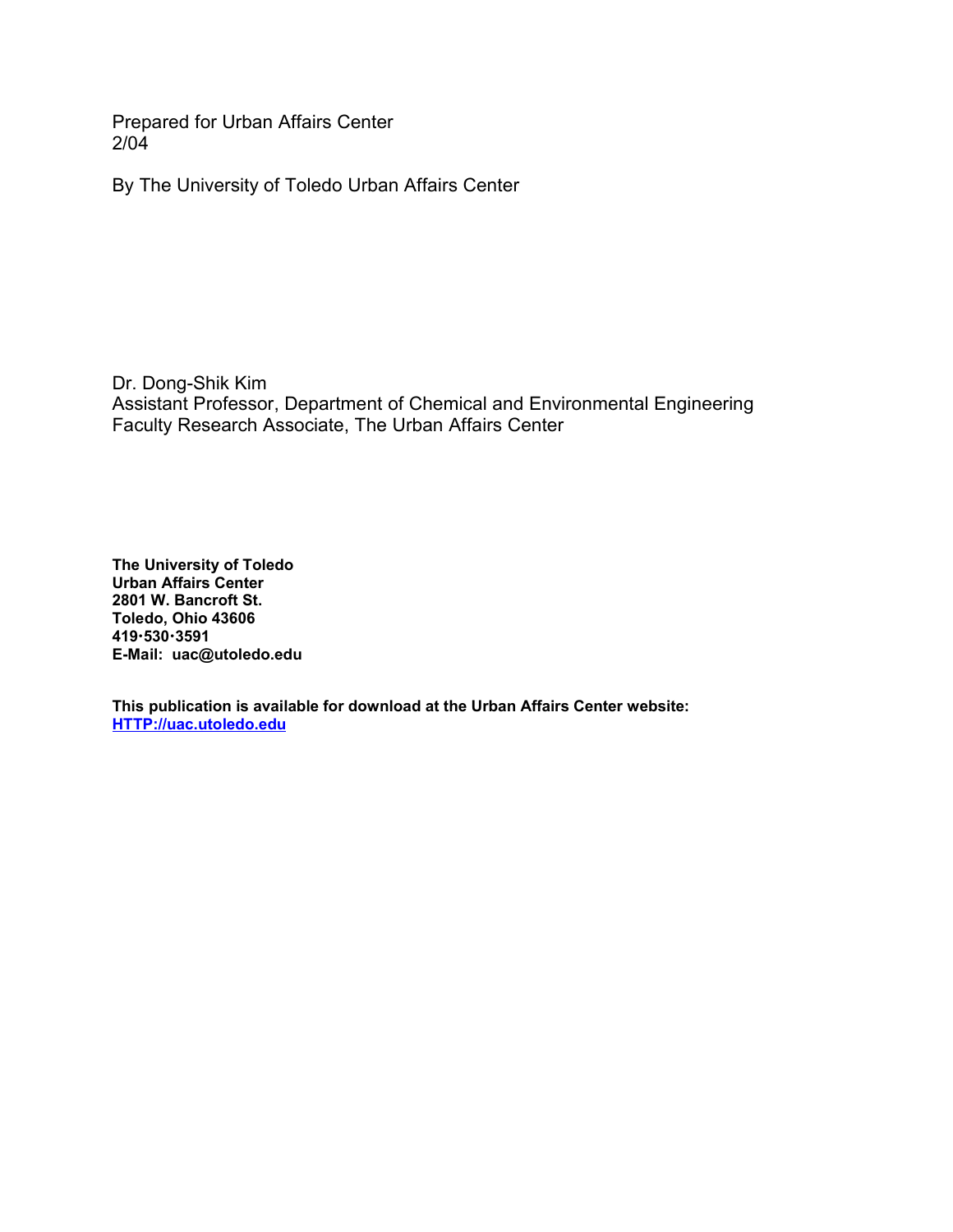### **Table of Content**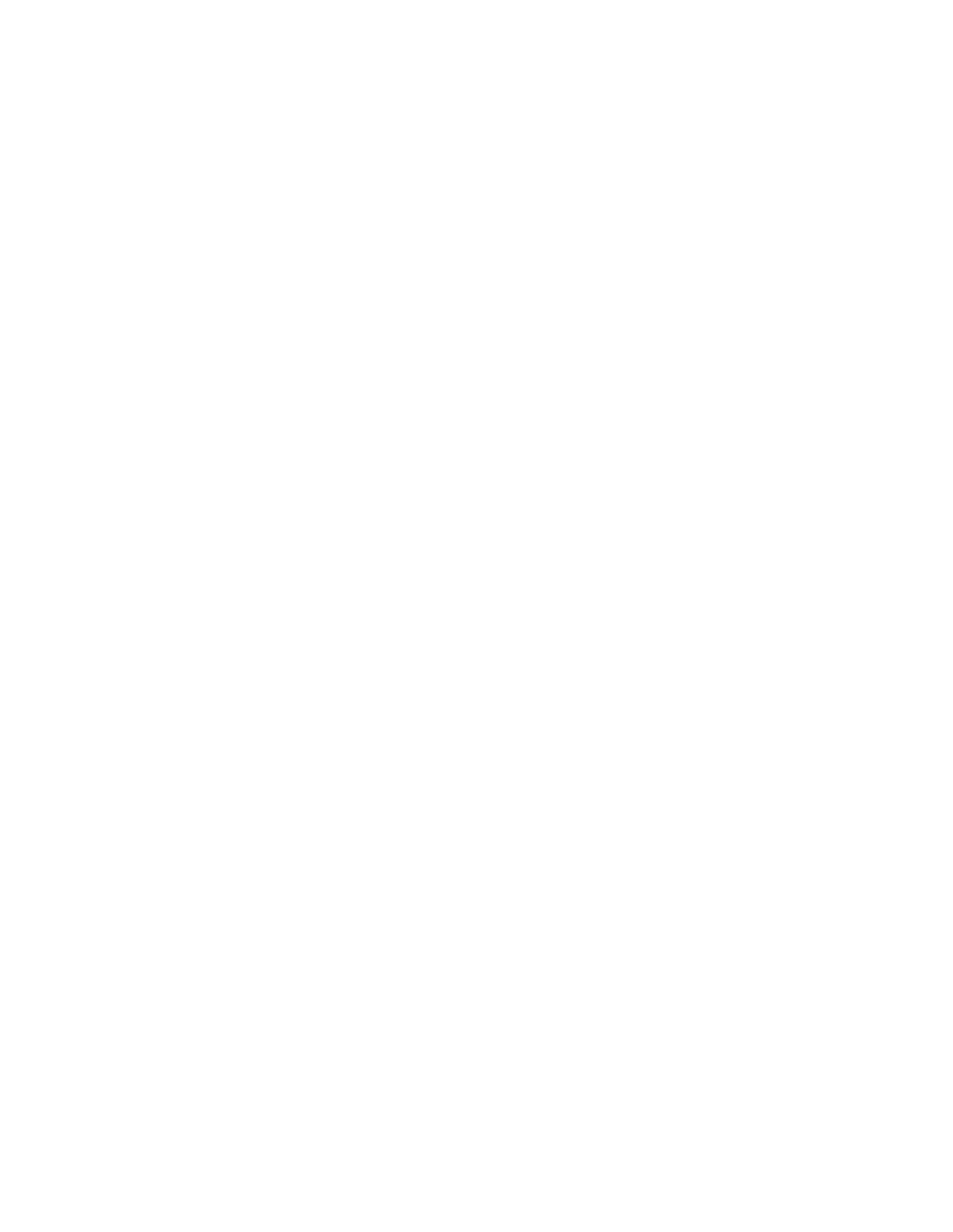# **Executive Summary**

Effective wastewater treatment is an important ecological and economic issue, especially in industrial areas along the Great Lakes. In Toledo more than 100 firms discharge 300,000 gallons of industrial wastewater a day. Most (88) firms have some type of on-site wastewater pre-treatment and meet the City's pollutant discharge limits. Given a weak economy and competition in the manufacturing sector, the potential benefits of modern, on-site wastewater systems have been overlooked by firms and under-considered as economic and ecological policy issues. This study examines 7 local firms to demonstrate the ability to degrade the organic wastes and also produce value-added chemicals that will add extra profit to the companies.

This study found:

- $\triangleright$  Most pre-treatment systems in Toledo and the vicinity areas are more than 10 years old and many are using ineffective or no wastewater treatment techniques. Often, the wastewater from Toledo companies can be degraded more effectively through system modification and improvement. High BOD, COD, and heavy metals are not properly treated on-site in most Toledo companies tested. .
- $\triangleright$  The companies can take advantage of the value-added byproducts, such as methane, ethanol, organic acids, and hydrogen—an alternative energy--generated in the improved systems, which will bring about the extra profits to the firms as well as reduced costs to the City.
- $\triangleright$  As Toledo industry grows, the discharge of organic/inorganic pollutants will increase, and better treatment systems are needed to meet the environmental regulations.
- Tests in UT's Microbial Biotechnology Lab show that enhanced on-site wastewater treatment of the by-products of Toledo industry degrades organic chemicals more efficiently and in cost-effective manners.

Therefore, we recommend:

- 1. A survey of wastewater pretreatment systems in all Toledo area companies.
- 2. The City should identify opportunities where investments in new wastewater pretreatment systems, might render mutual benefit to the City and company, and potentially be willing to offer the financial benefits of a system to firms as part of an enticement package to encourage more effective treatment of industrial waste.
- 3. The City, manufacturing community, and University should form a consortium to:
	- a. Explore the technical feasibility, legal issues, and mutual economic benefits to the City and firms,
	- b. Create pilot projects showing cost effectiveness of new systems and the benefits of secondary product sales including hydrogen for fuel cells.
	- c. Secure appropriate funding to assist in the implementation of such systems, including creating fiscal incentive for companies.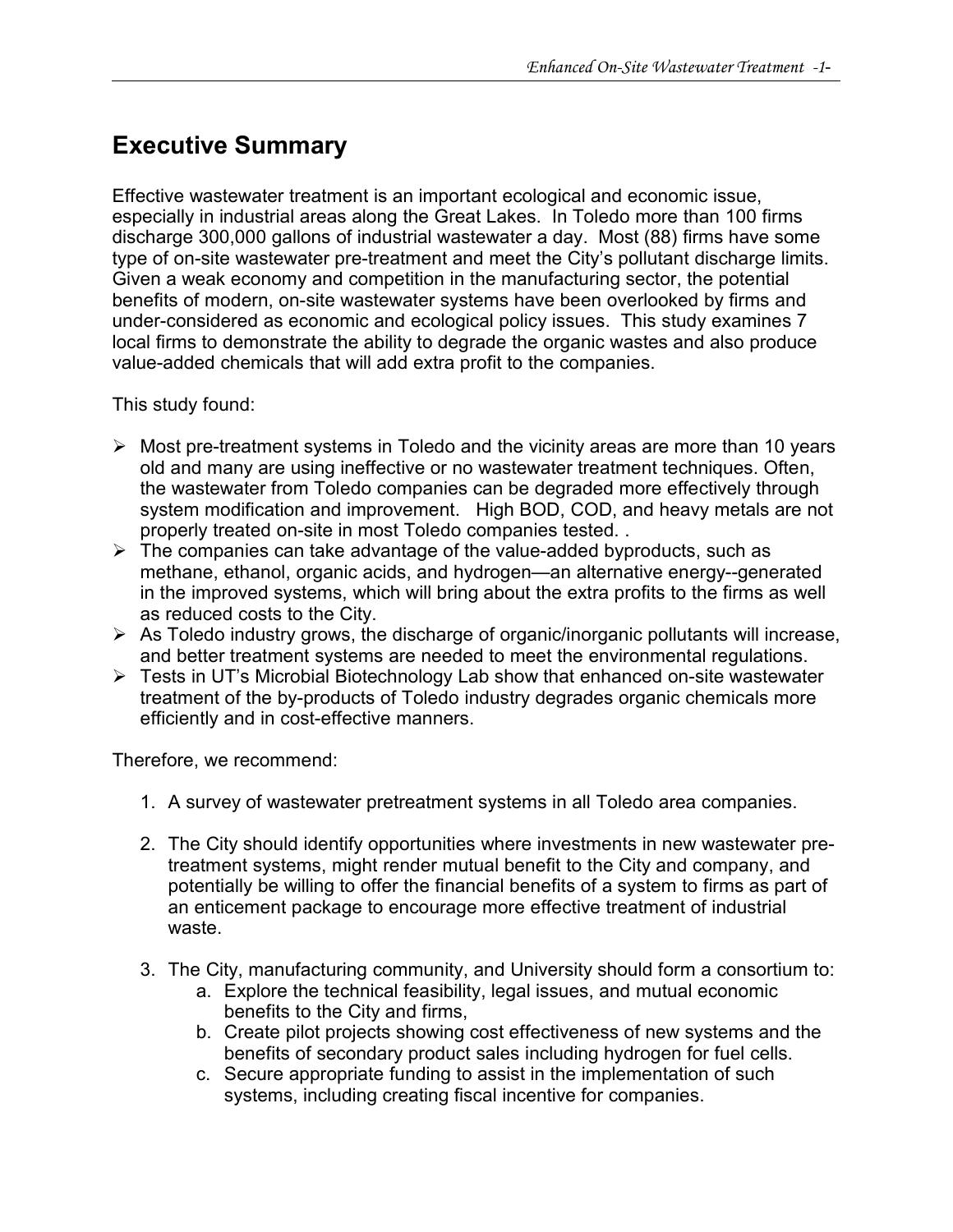# **Introduction**

The project has initiated in fall 2002 in order to improve the industrial wastewater treatment systems in Toledo. Effective wastewater treatment is an important issue in the industrialized Toledo region and the Great Lakes in general. More than 100 companies in the City of Toledo discharge 300,000 gallons of industrial wastewater a day. While most (88) firms have on-site wastewater pretreatment, many of these systems are not the most modern nor cost-effective. Improvements in bio-technology and changes in the demand for various products may have also created for secondary market opportunities for the salvaging and sale of industrial waste bi-products. This study examined five local firms to explore whether there is an opportunity to create mutual benefit to firms, government agencies, and the public.

In order to support the proposed ideas, experiments have been performed in the Microbial Biotechnology Lab at The University of Toledo. In these experiments, the industrial organic wastes are biologically degraded and at the same time value-added chemicals such as propionic acid or hydrogen that can be used as an alternative energy source, have been produced. Such insights beg the question; How large and widespread is this unrealized opportunity? To answer this, we need a more extensive examination of the wastes of local firms, and to lay the groundwork for a collaborative to mobilize resources to take advantage of these unrecognized opportunities for mutual benefit.

## **Research Questions**

The research question that have guided this project is:

1. Can state-of-the-art pre-treatment of industrial waste be applied to local industrial firms create opportunities for increased firm profitability and reduced costs of treatment for the local governmental agencies?

Toledo has unique industrial structure in a sense that it encompasses an unusually wide variety of industries within the city boundaries. Unlike many other cities where most manufacturing factories are spread outside the city, Toledo has many factories concentrated within and near the city boundaries ranging from food to heavy machinery and oil refinery companies. Each company produces different chemicals and each chemical needs to be treated in specific ways depending on the chemical characteristics. Improper treatment of these industrial wastes can be a threat to the environment and city life. Currently the City's wastewater treatment facilities must take a heavy burden of terminal treatment of organics and heavy metals to reduce their concentrations before discharging the wastewater to the Lake. The terminal treatment at the City facilities is becoming more challenging due to the many number and high concentrations of different chemicals.

In order to reduce the rising impacts of industrial wastes on the environment, each manufacturing site will have to operate an on-site wastewater pre-treatment system that is specifically designed for the wastes that each company produces. The more effective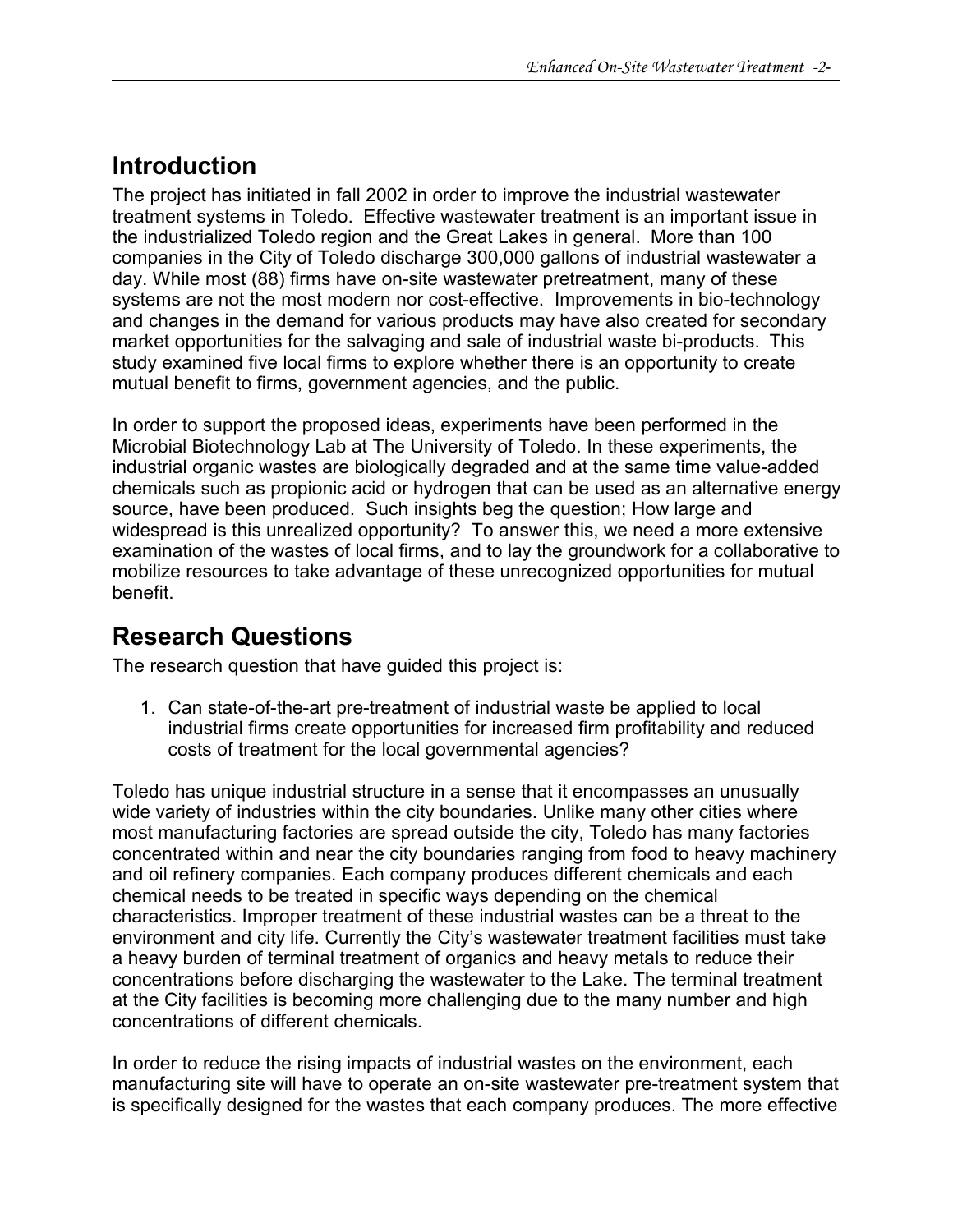pre-treatment is used, the better will it help the City reduce the burden of treating the number and concentration of chemicals.

Thinking further about question #1, we have to recognize that the answer at each firm is unique to its operations. So, to address the question, we have to examine the chemical- and site-specific pre-treatment systems existing, and those that might be created for each company. That question has two parts: technology and the cost. Laboratory research must be carried out to analyze the wastes and to design and operate a system specific to the chemical conditions of the waste. Once the design specifications are determined, a replacement system could be proposed, and cost estimates for creation and operation can be estimated. Obviously, the cost must be reasonable for the companies to be willing to accept the proposed new system.

This research and its findings beg the question; how to get more companies involved in this project. If the company is committed to improve its on-site wastewater treatment system, it has to support the cost for the research for system development and for the installation of a system. In the current economic conditions, it is hard to motivate the companies to commit the support for the project. In Methodology part below, we have suggested an approach that can motivate the companies.

# **Methodology**

In order to address the research question, experiments and interviews with firm executives were undertaken.

### **1.- Lab experiments**

Although there are many different chemical species in the wastewater to be treated, these chemicals can be largely categorized into three groups: 1) Organic chemicals, 2) Inorganic chemicals, 3) Heavy metals. Initially, we focused on organic chemicals because of their high discharge rates, low removal efficiency, and their considerable impacts on the environment. Compared to organic chemicals, inorganic chemicals and heavy metals are low in the discharge amount and relatively easily treated on-site, for example, using **adsorption** techniques. Organic chemicals are especially attractive for research analysis because the value-added chemical byproducts can be produced during the pre-treatment processes.

There are many companies that produce organic chemical wastes in Toledo. The organic compounds these companies produce are high in polysaccharides, protein, organic acids, and oils. Currently these organic compounds are not pre-treated in most companies. Where they are pre-treated, it often is through precipitation, neutralization, sedimentation, or filtration, which are not appropriate methods for organic compounds.

An experimental system has been set up in the Microbial Biotechnology Lab at The University of Toledo *to demonstrate that these wastes can be more effectively degraded and simultaneously produce useful chemicals*. In our anaerobic digestion system, various organic wastes are processed to produce value-added chemicals, methane, or hydrogen during biological degradation. As a model case, a food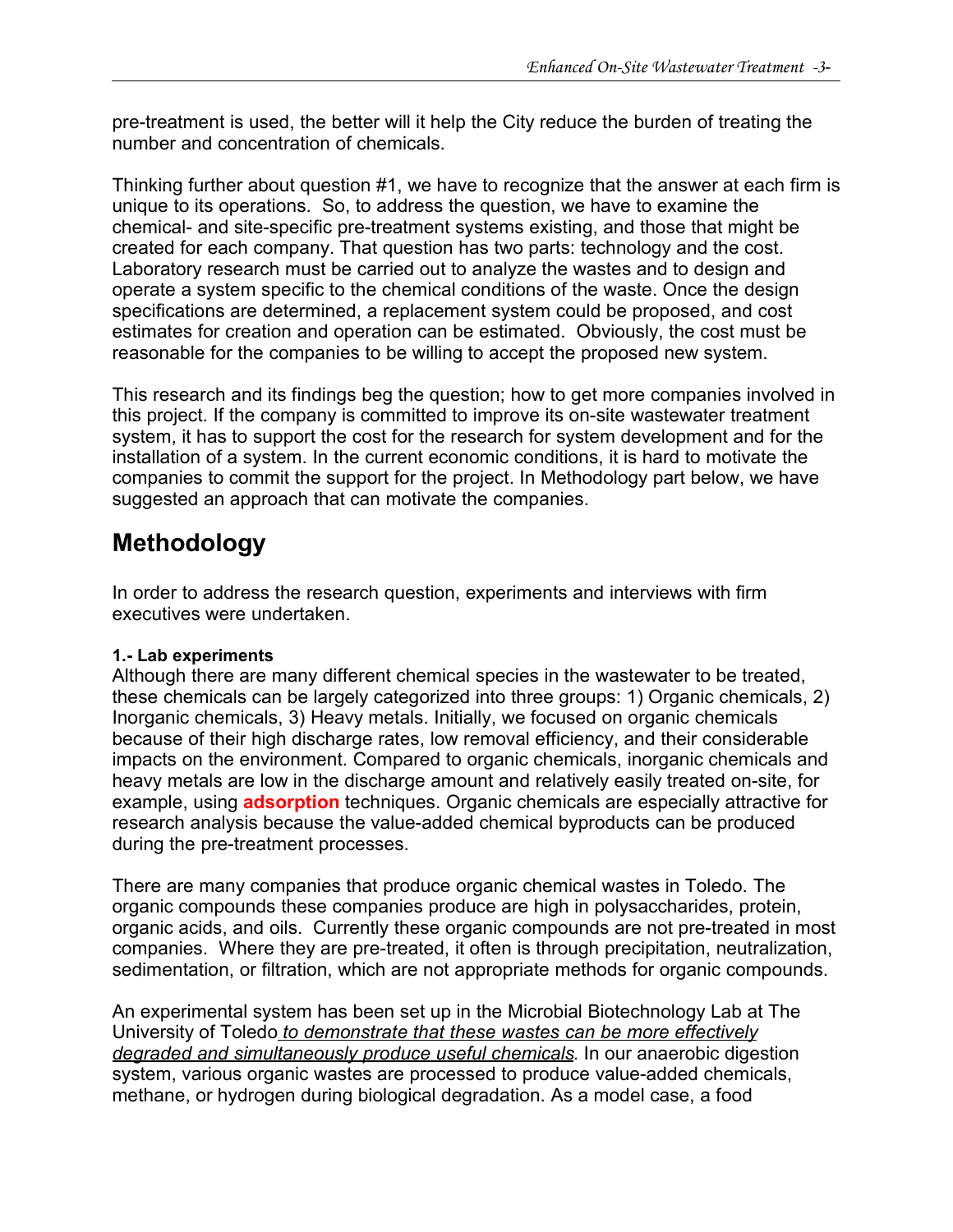processing waste from a milk company has been successfully processed to produce propionic acid and hydrogen. Propionic acid is an important component in many chemical processes, especially in pharmaceutical industry. Hydrogen can be used as a cost-effective alternative energy source.

#### **1.1 Analysis of wastewater**

Prior to the experiment, untreated wastewater samples were collected from 7 local companies for chemical analysis. The biological oxygen demand (BOD), chemical oxygen demand (COD), pH, and concentrations of organic and inorganic chemicals, and heavy metals were our primary concern. These were measured using GC, HPLC, and TOC located in the Department of Chemical and Environmental Engineering. The results are summarized in Table 1. Company names are not revealed consistent with a commitment between the companies and the PI.

All the companies tested were discharging various high BOD and COD wastewaters ranging from 52 mg/L to as high as 8670 mg/L for BOD, and from 113 mg/L to 12,800 mg/L for COD. Because biological and chemical contaminants directly affect the contamination of the ecosystem, high BOD and COD must be handled properly. According to our analysis, most companies are not practicing proper treatments for BOD and COD. Further, our analytical data indicate that all the samples tested, except one (Company D), involved discharges that included various heavy metals. These heavy metals are easily accumulated in the ecosystem and can be toxic even at trace levels. Therefore, although the current discharge concentrations are below the city limits, a more thorough or proper treatment is required if the City is to meet its goal of protecting the water resources from heavy metal contamination.

A wide range of pH was also observed in the company samples from acidic (pH 4.6) to basic (pH 9). The wastewater pH balance must be controlled at the manufacturing site because the pH imbalance affects the biological activities and causes corrosion in the on-site (?) water/wastewater transport systems.

The other hazardous chemicals including phenol, benzene, and sulfides, were also detected at low concentration levels in some samples.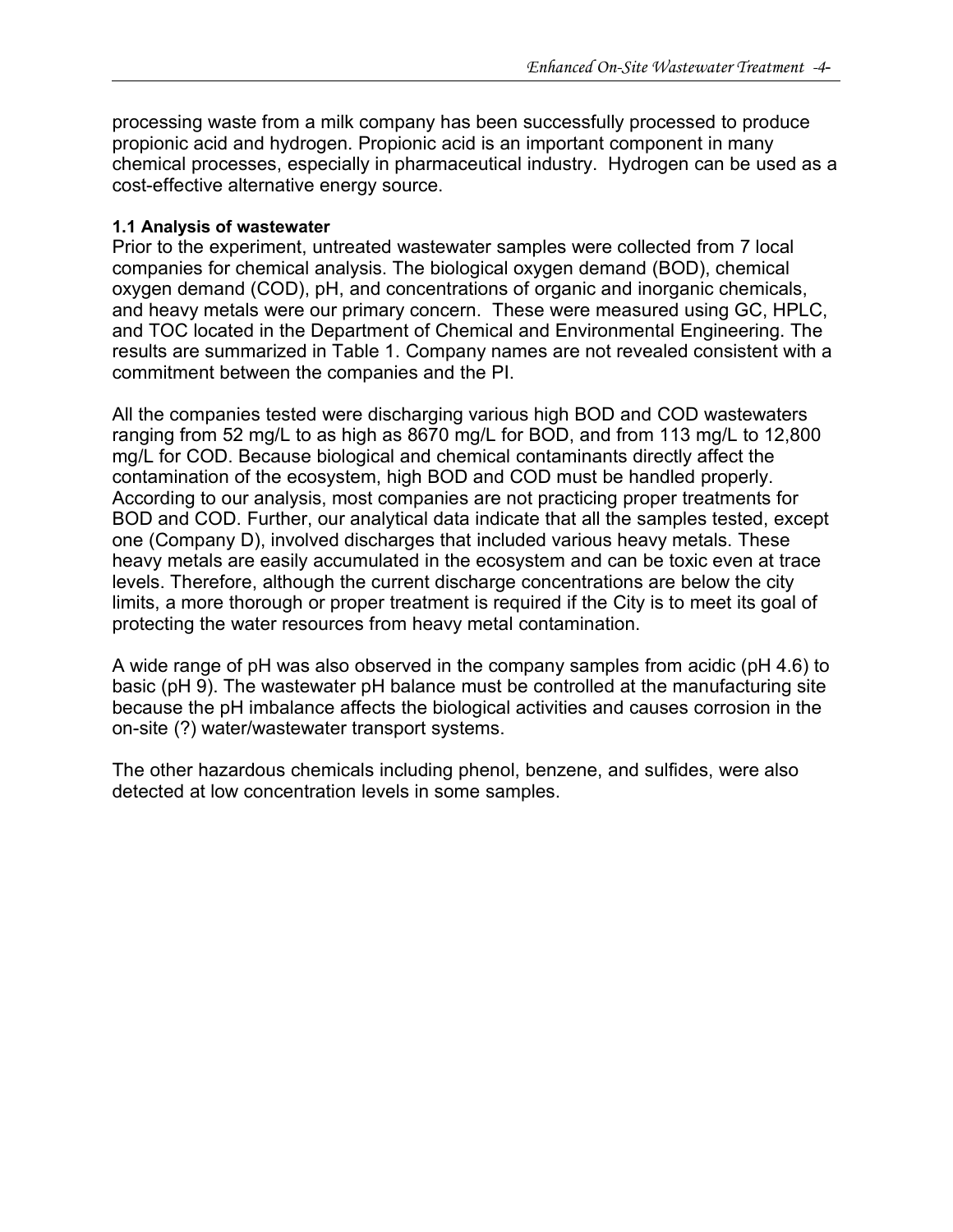| <b>Major Manufacturing</b> | <b>Untreated Wastewater</b> | <b>Chemical Compounds and Heavy</b>                     |
|----------------------------|-----------------------------|---------------------------------------------------------|
| <b>Activities</b>          | Conditions                  | <b>Metals Detected</b>                                  |
| Company A                  | $pH = 4.6 - 6$              | Oils = $260$ mg/L                                       |
| <b>Kitchen Utensils</b>    | BOD =1200 mg/L.             | <b>Heavy Metals:</b>                                    |
|                            | $COD = 4000$ mg/L           | Nickel 0.03 mg/L                                        |
| Company B                  | $pH = 7.87$                 | Oil & Grease 30.3 mg/L                                  |
| Oils & Filters             | $BOD = 52$ mg/L             | Phenols = $1.48$ mg/L                                   |
|                            | $COD = 336$ mg/L            | Benzene = $2.4$ mg/L                                    |
|                            |                             | Heavy Metals:                                           |
|                            |                             | Cadmium < $0.002$ mg/L                                  |
|                            |                             | Chromium = $0.007$ mg/L                                 |
|                            |                             | Lead = $0.009$ mg/L<br>Mercury = $< 0.0002$ mg/L        |
|                            |                             | Nickel = $0.05$ mg/L                                    |
| Company C                  | $pH = 7.7 - 8.9$            | Oil and Grease = 12.7 mg/L                              |
| Leather                    | $BOD = 2000$ mg/L           | Heavy Metals:                                           |
|                            | $COD = 2100$ mg/L           | Copper = $0.05$ mg/L                                    |
| Company D                  | $pH = 5.2$                  | Oil & Grease = $7.9$ mg/L                               |
| <b>Milk</b>                | $BOD = 8,670$ mg/L          | Phenol = $0.132$ mg/L                                   |
|                            | $COD = 560$ mg/L            | Sulfide = $0.45$ mg/L                                   |
|                            |                             | Heavy Metals: not detected                              |
| Company E                  | $pH = 5.29$                 | Phenols = $0.44$ mg/L                                   |
| Pickling                   | $BOD = 264$ mg/L            | Sulfide = $0.47$ mg/L                                   |
|                            | $COD = 560$ mg/L            | Heavy Metals:                                           |
|                            |                             | Chromium = $0.1$ mg/L                                   |
|                            |                             | Copper = $0.7$ mg/L                                     |
|                            |                             | Nickel = $0.2$ mg/L                                     |
| Company F                  | $pH = 7.74$                 | <b>Heavy Metals:</b><br>Chromium, hexavalent = 0.8 mg/L |
| <b>Metal Polishing</b>     | $BOD = 48$ mg/L             |                                                         |
|                            | $COD = 133$ mg/L            |                                                         |
| Company G                  | $pH = 7.3 - 9$              | Sulfide = $0.02$ mg/L                                   |
| Polymers                   | $BOD = 150$ mg/L            | Heavy Metals:                                           |
|                            | $COD = 250$ mg/L            | Cadmium = $0.001$ mg/L<br>Chromium = $0.01$ mg/L        |
|                            |                             | Copper = $0.012$ mg/L                                   |
|                            |                             | $Lead = < 0.004$                                        |
|                            |                             | Mercury = $< 0.0002$                                    |
|                            |                             | Nickel = $< 0.02$ mg/L                                  |

|  |  | Table 1- Chemical Analysis Results of the Wastewater Samples |  |
|--|--|--------------------------------------------------------------|--|
|  |  |                                                              |  |

In Table 2, the current status of the pre-treatment system of each company and the problems are summarized. Company A manufactures kitchen utensils. This company uses a large amount of organic solvents and inorganic compounds for surface treatment and coating generating a great amount of organic chemical wastes. Despite high BOD and COD levels, which indicate severe organic/inorganic chemical contamination, Company A practices no proper pre-treatments other than neutralization. Although neutralization helps reduce the pH imbalance of the wastewater, the wastewater discharge with high BOD and COD still severely contaminates the water resources. There is also a high discharge of oils that may damage the ecosystem.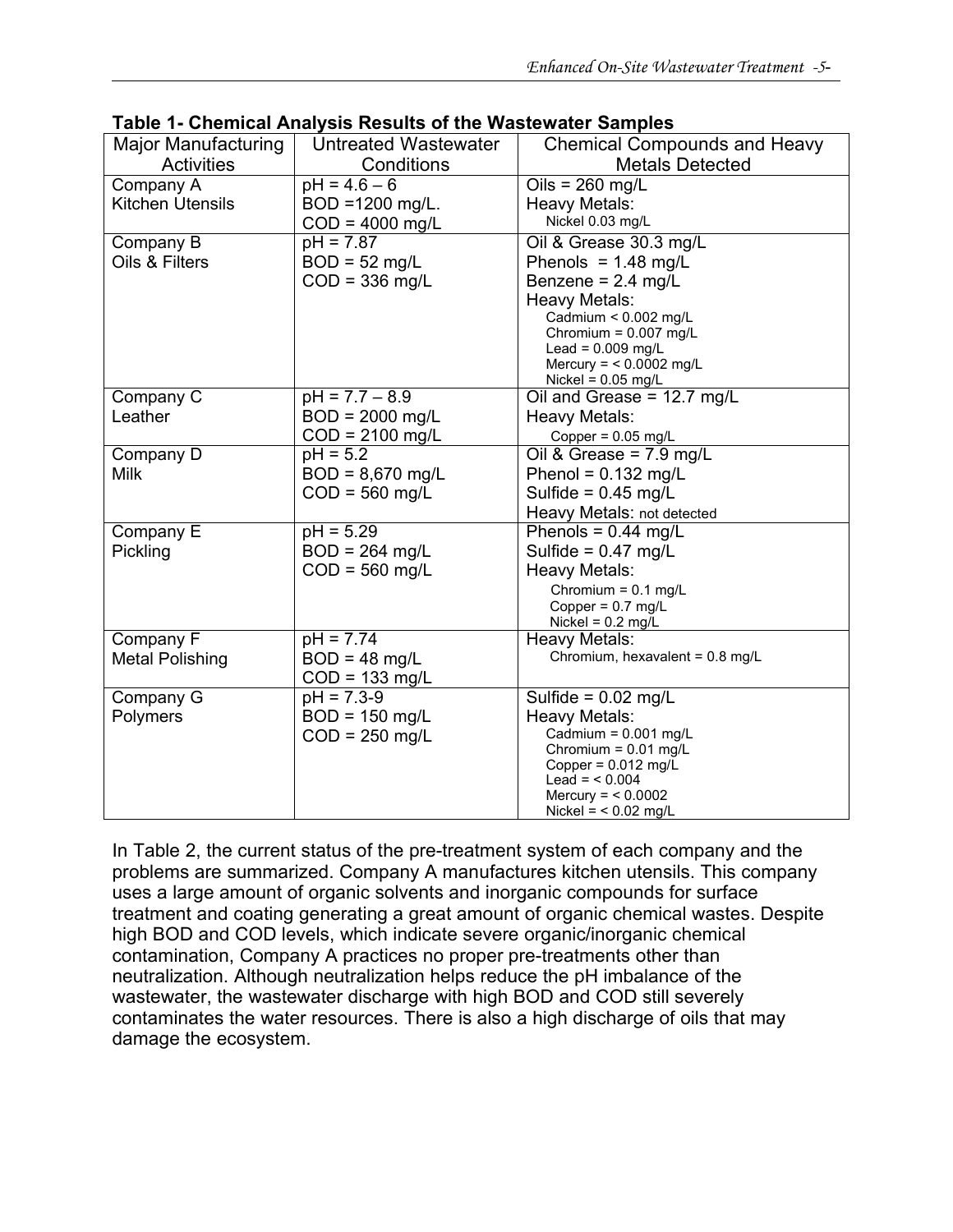| Firm &                                  | <b>Test Results</b>                                                                                                                       | <b>City Limit</b>                               | Current on-site                                                                                                       | Problems                                                                                                                                                                            |
|-----------------------------------------|-------------------------------------------------------------------------------------------------------------------------------------------|-------------------------------------------------|-----------------------------------------------------------------------------------------------------------------------|-------------------------------------------------------------------------------------------------------------------------------------------------------------------------------------|
| Sector                                  | (mg/L)                                                                                                                                    | (mg/L                                           | Pre-treatment                                                                                                         |                                                                                                                                                                                     |
| Company A<br>Kitchen<br><b>Utensils</b> | $pH = 4.6 - 6$<br>BOD =1200<br>$COD = 4000$<br>Oils = $260$<br>Heavy Metals =<br>Yes                                                      | $300$<br>< 600<br>$250$<br>under city<br>limits | Neutralization/pH<br>control                                                                                          | High BOD indicates<br>⊳<br>high biodegradable<br>organic compounds &<br>major water<br>contamination.<br>High Oil concentration.<br>Although< limits, heavy<br>metals are detected. |
| Company B<br>Oils &<br><b>Filters</b>   | $pH = 7.87$<br>$BOD = 52$<br>$COD = 336$<br>Oil/grease=30.3<br>Phenols=1.48<br>Benzene=2.4<br>Heavy Metals -<br>Yes                       | $300$<br>< 600<br>< 250<br>under city<br>limits | Neutralization/pH<br>control<br>Activated sludge<br>Oil separation<br>Sedimentation<br>Sedimentation<br>sedimentation | The active sludge<br>➢<br>process is outdated.<br>Sedimentation<br>⋗<br>processes for<br>chemicals and heavy<br>metals are outdated.                                                |
| Company<br>С<br>Leather                 | $pH = 7.7 - 8.9$<br>$BOD = 2000$<br>$COD = 2100$<br>Oil/grease = $12.7$<br>Heavy Metals =<br>Yes                                          | $300$<br>< 600<br>< 250<br>under city<br>limits | <b>No Pretreatment</b>                                                                                                | High pH. Caustic.<br>⋗<br>High BOD & COD.<br>Although < limits, heavy<br>metals are detected.<br>No Pretreatment.                                                                   |
| Company<br>D<br><b>Milk</b>             | $pH = 5.2$<br>$BOD = 8,670$<br>$COD = 560$<br>Oil/grease = $7.9$<br>Phenol = $0.132$<br>Sulfide = $0.45$<br>Heavy Metals=<br>not detected | $300$<br>< 600<br>< 250                         | <b>No Pretreatment</b>                                                                                                | Low pH. Acidic.<br>⋗<br>High BOD & COD.<br>Toxic chemicals -<br>phenols & Sulfides.<br>No Pretreatment                                                                              |
| Company E<br>Pickling                   | $pH = 5.29$<br>$BOD = 264$<br>$COD = 560$<br>Heavy Metals =<br>yes                                                                        | $300$<br>< 600                                  | Neutralization/pH<br>control                                                                                          | High BOD & COD<br>➢<br><b>Heavy Metals present</b>                                                                                                                                  |
| Company F<br>Metal<br>Polishing         | $pH = 7.\overline{74}$<br>$BOD = 48$<br>$COD = 133$<br>Heavy Metals =<br>yes                                                              | $300$<br><600<br>under city<br>limits           | Neutralization/pH<br>control<br>Chemical<br>precipitation                                                             |                                                                                                                                                                                     |
| Company<br>G<br>Polymers                | $pH = 7.3 - 9$<br>$BOD = 150$<br>$COD = 560$<br>Heavy Metals -=<br>yes                                                                    | $300$<br><600<br>under city<br>limits           | <b>No Pretreatment</b>                                                                                                | High pH: Caustic<br>High BOD & COD<br><b>Heavy Metal Present</b>                                                                                                                    |

| Table 2. Tests Results, City Limits, and Problems of the Current Systems |  |  |  |  |
|--------------------------------------------------------------------------|--|--|--|--|
|--------------------------------------------------------------------------|--|--|--|--|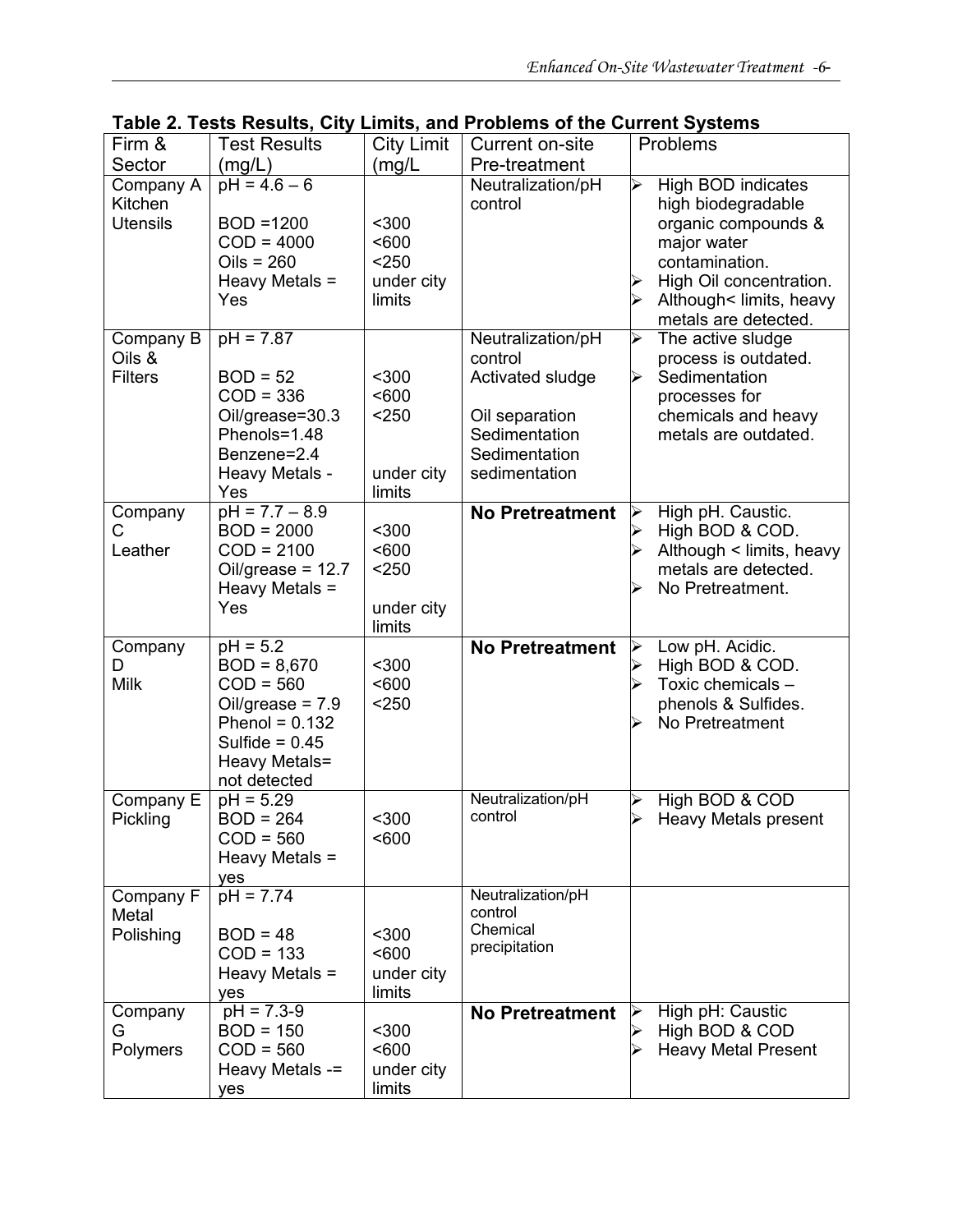Company B is an oil refinery company. This company, among the 7 tested companies, seems to be the only company that is the most properly practicing the pretreatment. It practices the activated sludge process to reduce biodegradable organics (i.e., BOD) and sedimentation for removing the chemicals and heavy metals (i.e., COD and heavy metals). However, their current activated sludge process must be significantly updated to improve the degradation efficiency and to produce value-added chemicals. In addition, the current sedimentation process uses both chemical precipitation and adsorption. The chemical precipitation introduces chemical precipitants that are another form of contaminant in many cases. The chemical precipitation needs to be replaced with a physical adsorption process that can effectively remove the chemicals and heavy metals without introducing toxic chemicals.

Companies C, D, and G have no pretreatment systems. These companies produce a large amount of both organic and inorganic chemicals, and wastewater is acidic (company C, pH 5.2) and basic (company D, pH 7.7 -8.9 and company G, pH 7.3 - 9). These companies need a pretreatment system for neutralization, and the removal of chemical compounds and heavy metals.

Company E is similar to Company A. The wastewater has high BOD and COD, but no specific pretreatment is performed for the chemicals. Heavy metals are detected, but no pretreatment is performed for heavy metals either. Again, the neutralization is not a decontamination process, but a mere adjustment of acidity.

#### **1.2 Acids and hydrogen production form the wastewater**

Food processing wastes were collected from Company D in order to demonstrate the possibility of producing value-added chemicals from the wastes. The wastes were transported to the Microbial Biotechnology Lab in the Department of Chemical and Environmental Engineering (Figure 1) for anaerobic digestion.

### **Figure 1. Schematic of the anaerobic digestion system for food processing waste**

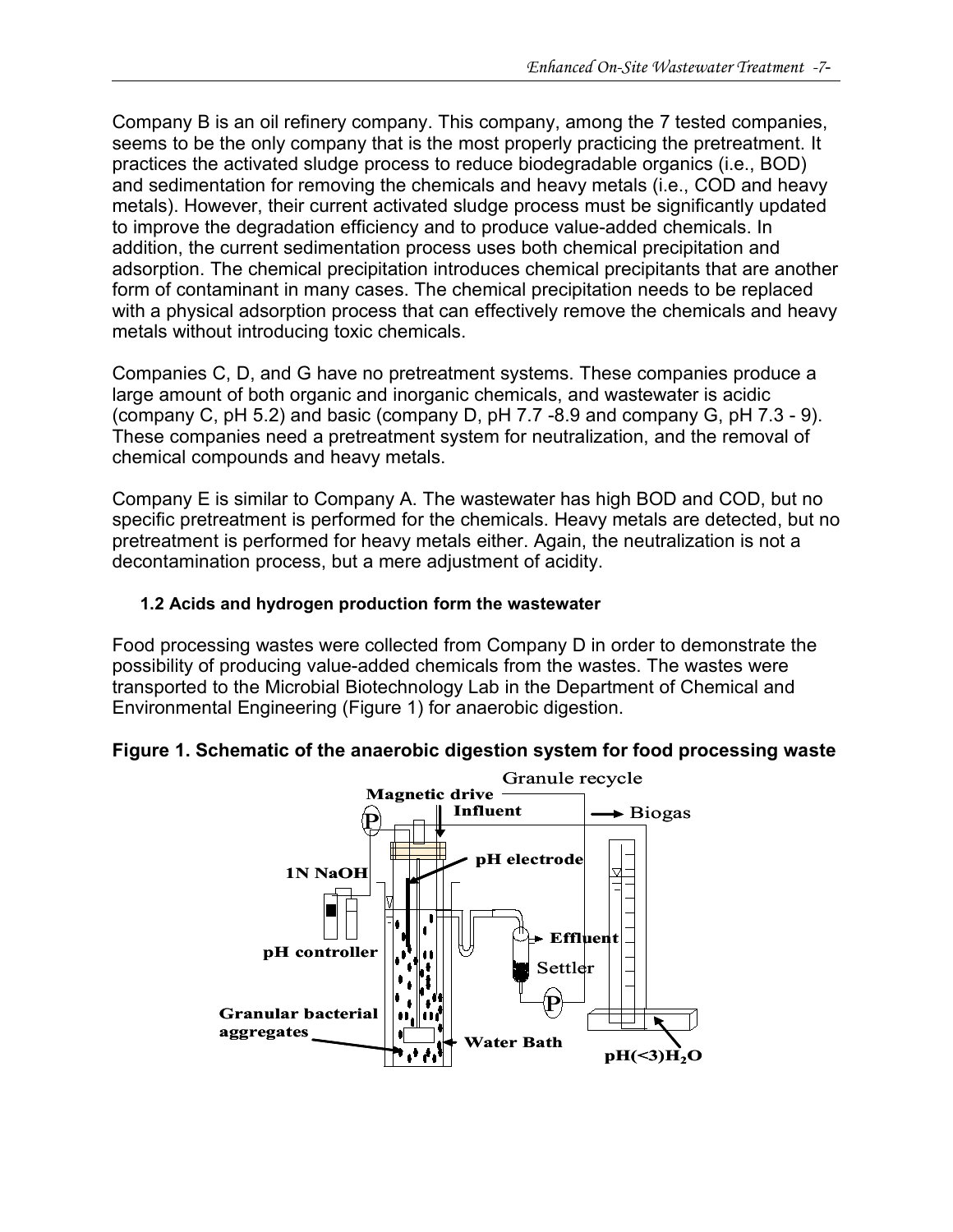The anaerobic reaction for the acids and hydrogen production proceeds as shown in Figure 2. Acids (acetic acid, propionic acid, butyric acid, etc.) were produced through fermentation. Without the pH control, methane is produced from the acids through methanogenesis. The pH in the reactor was controlled at  $4 - 6$  to suppress the methanogenesis and to enhance hydrogen production.

### **Figure 2. Acids and hydrogen production by pH control**



The optimum conditions for acids and hydrogen production were determined. During the course of reaction, the pH of the reactor was maintained at pH values of  $5 - 5.3$  for optimum hydrogen production. The concentrations of acetic acid and propionic acid were measured. The produced gas was collected and analyzed once a day for two months. Figure 3 shows the total gas produced from the reactor in terms of operation time. The gas production began to increase rapidly 20 days after the beginning of the reaction. The maximum gas production rate was observed at 385 mL/L/hr. In average, the hydrogen production rate was 4.4 L H<sub>2</sub>/L/day, which is *sufficient for 1 – 2 kW fuel cell operation.* 



**Figure 3. Biogas production rate**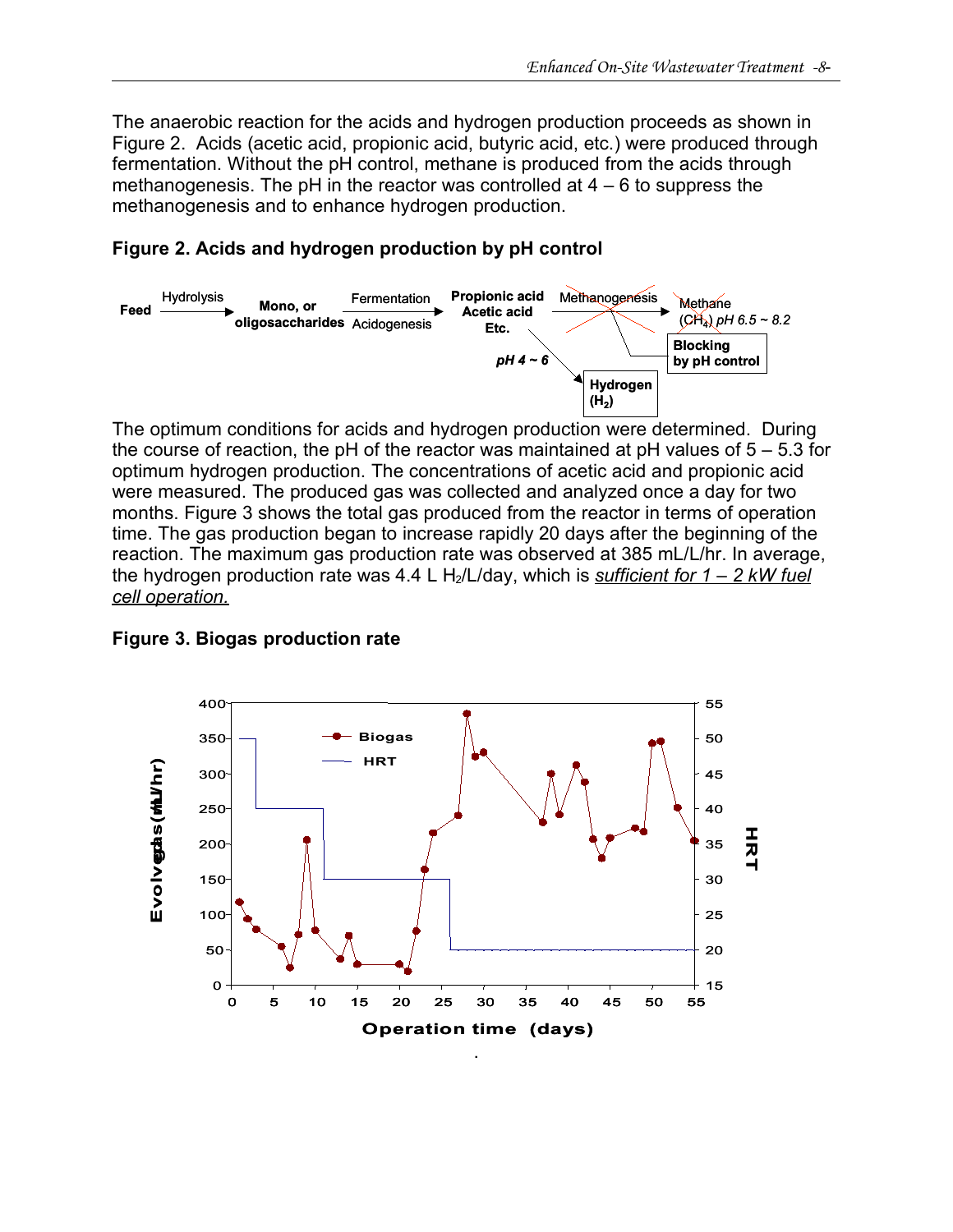In Table 3, the experimental results are summarized for acids and hydrogen. Acetic acid was produced predominantly, and the biogas consisted of hydrogen and other gases such as  $CO<sub>2</sub>$  and ammonia. The hydrogen concentration was between 41 – 63 %. Methane was not detected.

As the commercial value of propionic acid is high compared with acetic acid in the areas of fine chemical manufacturing and pharmaceutical industry, a large production of propionic acid can lead to the extra economic benefits. In order to increase the production of propionic acid over acetic acid, two different approaches were attempted using a 500 ml anaerobic reactor. First of all, the enzyme inhibitors were added into the system to deactivate the enzymes that produce acetic acid. Reduction of acetic acid was thought to help redirect the metabolic energy fluxes toward the propionic acid production.

| Time<br>(Day) | Acetic acid<br>(mg/L) | Propionic acid<br>(mg/L) | <b>Biogas</b><br>(mI/L/hr) | $H_2$ rate<br>(ml/L/hr) | H <sub>2</sub><br>$\frac{0}{0}$ |
|---------------|-----------------------|--------------------------|----------------------------|-------------------------|---------------------------------|
| 29            | 372                   | $\boldsymbol{0}$         | 300                        | 183                     | 61                              |
| 37            | 1014                  | $\boldsymbol{0}$         | 216                        | 116                     | 54                              |
| 43            | 1448                  | 117                      | 206                        | 84                      | 41                              |
| 50            | 1499                  | 608                      | 341                        | 214                     | 63                              |

#### **Table 3. Summary of the production of acids and hydrogen**

Secondly, the reactor pH was maintained at 7 to suppress the byproduct inhibition and the biogas (hydrogen, methane,  $CO<sub>2</sub>$ , etc.) production. The acid production stops when the pH value reaches around 4.5 at which the cell metabolism is inhibited by the low acidity in the reactor. By maintaining the pH at 7, it was thought that the acidic byproduct inhibition might be prevented, so that more acids (preferentially propionic acid) are produced. Furthermore, by suppressing the gas production, more propionic acid would accumulate before it was converted to the biogas. Consequently, as the production of acetic acid and biogas reduced, the propionic acid production was expected to increase.

Lactose was fed into the anaerobic reactor, and the production rates of the acids were measured. At the beginning of reaction, 0.3 mM of benzoate was added into the system. Benzoate is known to inhibit the acetic acid-producing enzymes. In the first run, the pH was not controlled. Without control, pH was observed to decrease from 7 to 4.5 during the exponential growth phase. The acid production stopped in about 20 hours from the beginning of the experiment due to the acidity of the reactor. During the course of experiment, the concentrations of the both acids were measured every 4 hours (Figures 4 and 5).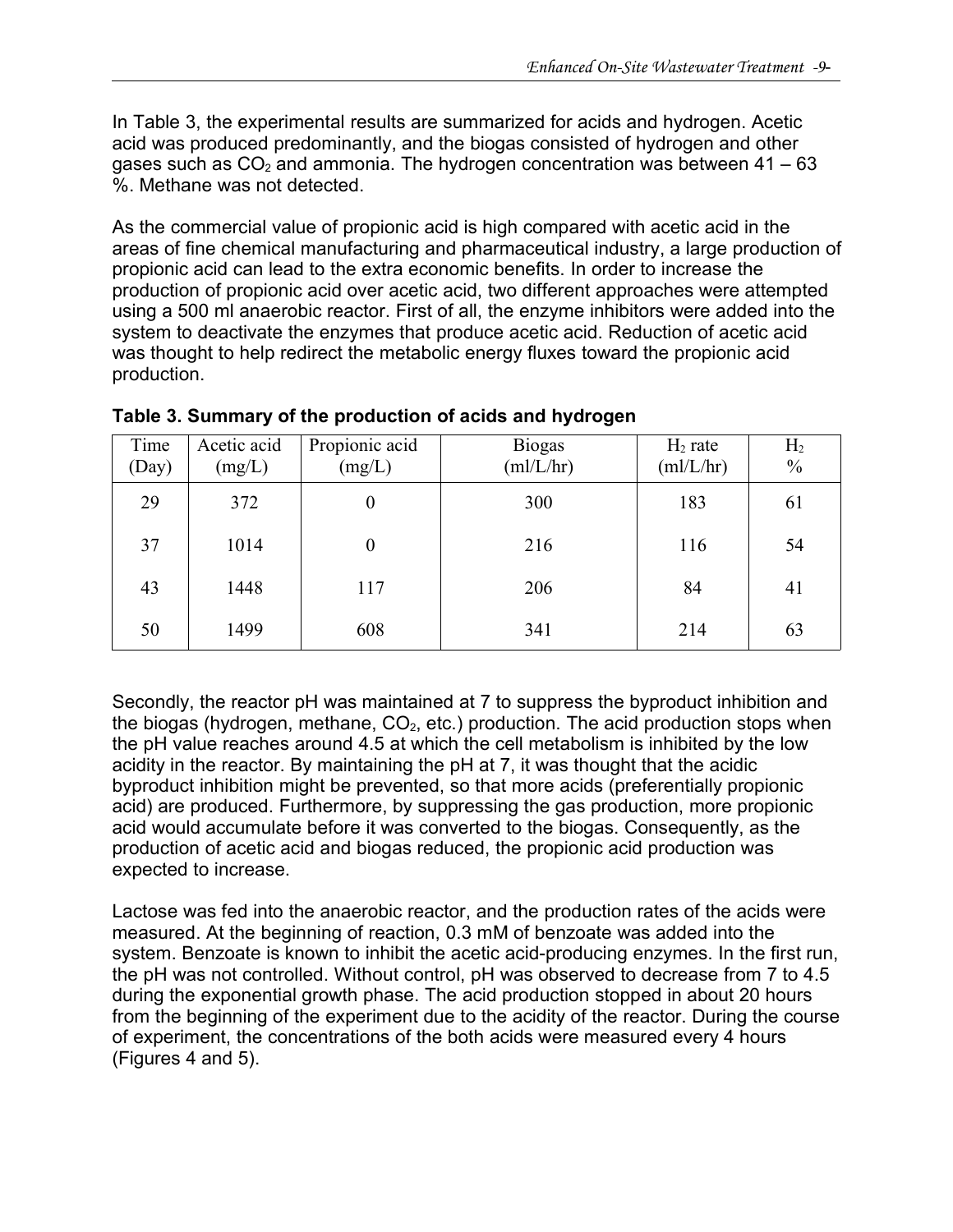As shown in Figures 4 and 5, both the production rate and final concentration of acetic acid reduced with 0.3 mM benzoate, while the production rate of propionic acid increased as we expected. The slop of the curves representing the production rate of acid became steeper with 0.3 mM benzoate, which indicates the increase of production rate of propionic acid.

Although the production rate of propionic acid successfully increased with the addition of benzoate, the total (or final) amount of propionic acid remained the same at 3.5 g/L as in Figure 5. The production of propionic acid discontinued due to the acidity in the reactor, which is called "product inhibition." In order to increase the final concentration of propionic acid as well as its production rate, the reactor pH was controlled at 7 with 0.3 mM benzoate. As shown in Figure 6, it turned out that the acetic acid production increased, while the propionic acid production decreased—an outcome opposed to our expectation.



**Figure 4. Decrease of the acetic acid production rate with 0.3 mM benzoate**

**Figure 5. Increase of the propionic acid production rate with 0.3 mM benzoate**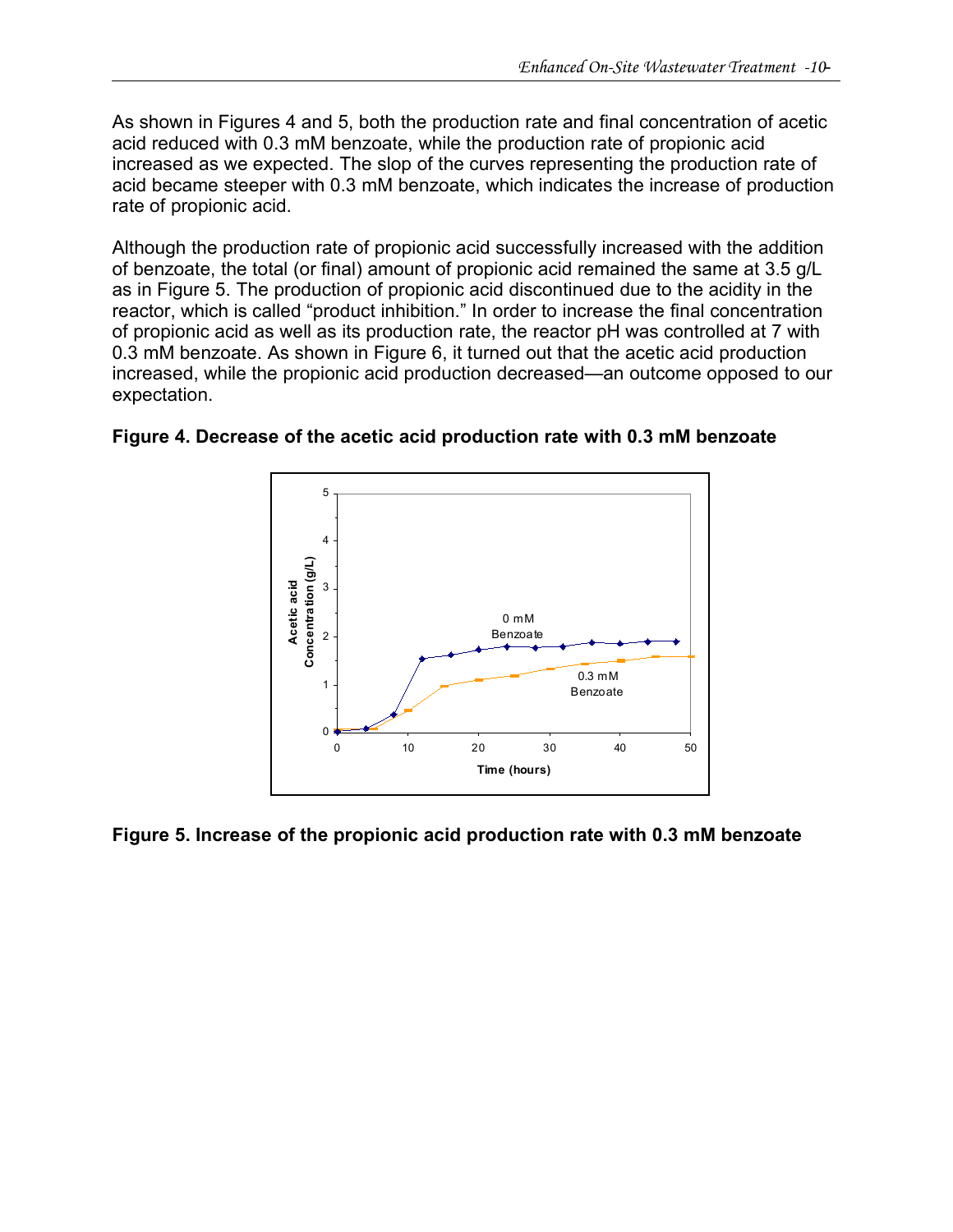

and acetic acid productions decreased beneath those without benzoate. Regardless of the presence of benzoate (0 mM or 0.3 mM), the acid concentrations at pH 7 turned out to be lower than those with the uncontrolled cases. With pH control, it appears that the effect of enzyme inhibition for acetic acid reduced and also the overall cell metabolism decreased compared to the pH-controlled cases. It indicates that benzoate did not inhibit the acetic acid producing enzymes at pH 7 as much as it did when the pH was lower than 7. More in-depth study is needed to increase the final amount of propionic acid.

**Figure 6. Acetic acid production under pH-controlled conditions**

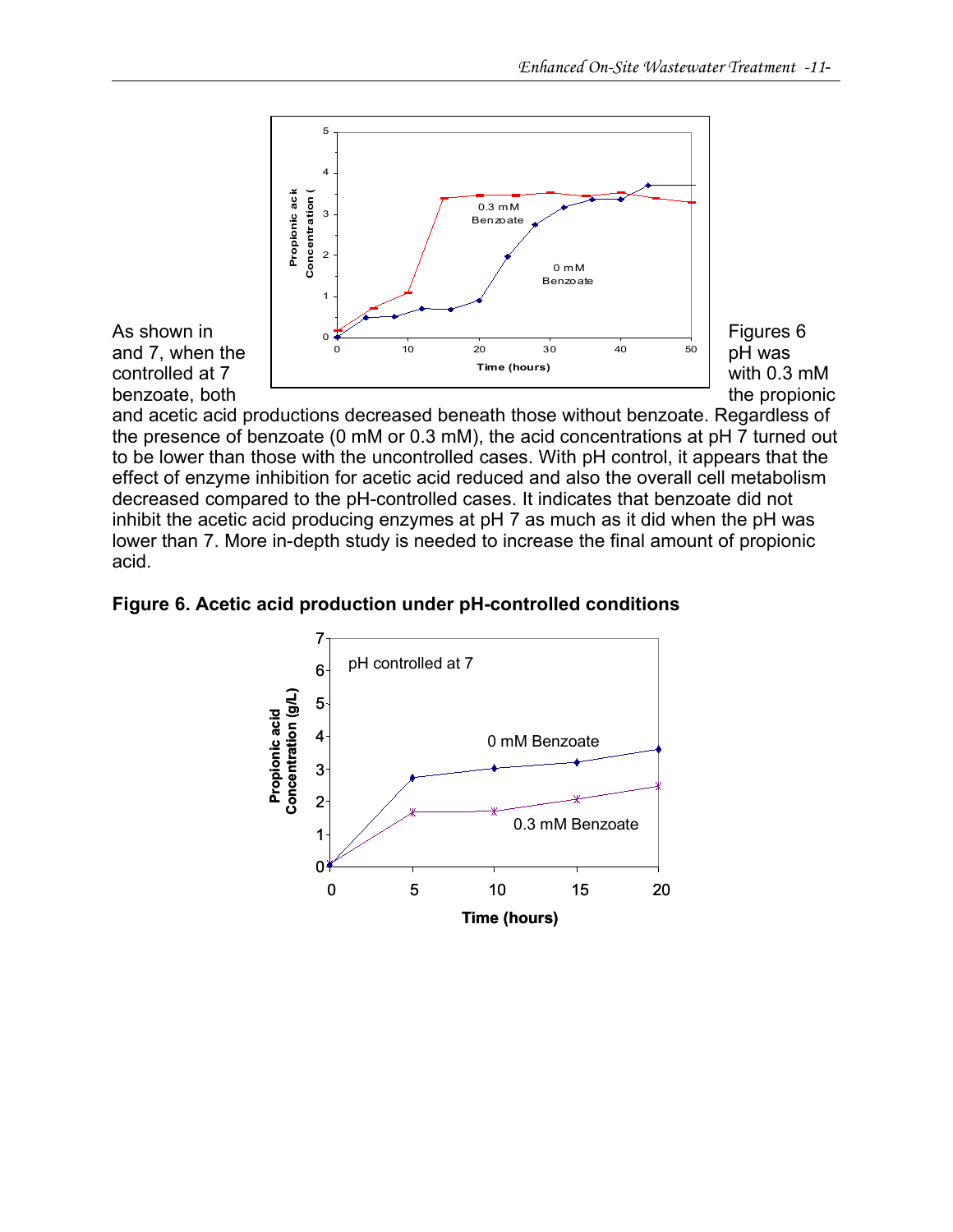

### **Figure 7. Propionc acid production under pH-controlled conditions**

In Table 4, the final concentrations of acetic acid and propionic acid are summarized for pH controlled and uncontrolled cases. The final concentration of propionic acid was observed to marginally increase only in the pH uncontrolled and with 0.3 mM benzoate case.

|  |  |  |  | Table 4. Comparing acid production for pH controlled and uncontrolled cases |
|--|--|--|--|-----------------------------------------------------------------------------|
|--|--|--|--|-----------------------------------------------------------------------------|

| PH condition         | Acids                 | Amounts   | Change         |
|----------------------|-----------------------|-----------|----------------|
| PH uncontrolled      | <b>Propionic Acid</b> | $3.5$ g/L | 0.85% increase |
|                      | Acetic Acid           | $1.5$ g/L | 12% decrease   |
| <b>PH</b> controlled | <b>Propionic Acid</b> | 2.1 $g/L$ | 45% decrease   |
|                      | Acetic Acid           | 1.2 g/L   | 40% decrease   |

Consequently, the production rate of propionic acid was successfully increased with 0.3 mM benzoate without pH control, but the pH control for increasing the final propionic acid concentration appears to be unsuccessful. More in-depth study is necessary to increase the total production of propionic acid.

#### **2. Company interviews**

The results of these analyses were shared with company officials. While there clearly is a need for more thorough and modern pre-treatment efforts by these firms, executives report being reluctant to the investment for improving the current systems or installing a new system due to the tight economic situation. This suggests that if effective pretreatment is to occur, attractive incentives must be presented in order to get the companies involved more actively in this project.

The firm executives also noted that although the experimental results shown above are promising, the system was too specific and the production rates of hydrogen or propionic acid were not high enough to motivate the companies to invest. More in-depth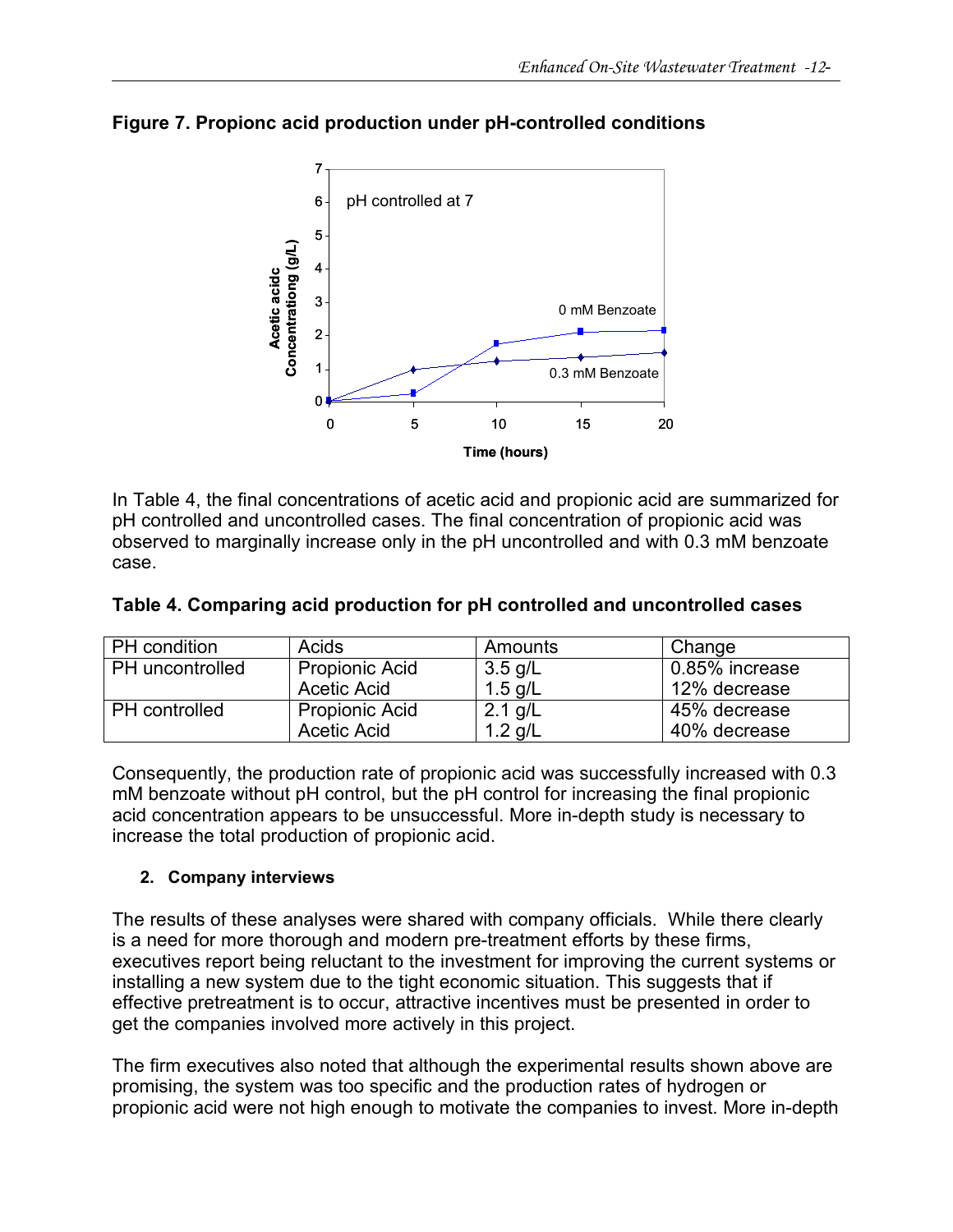study is necessary to make the system more effective. Before firms invest they would require demonstrations of a small-scale system (as opposed to experimental activities) to show how effectively such systems could degrade the organic wastes and also produce value-added chemicals that will add extra profit to the companies. Demonstrating the effectiveness of the technology and the cost-benefits of such activities, is a logical precondition to motivating the companies to update of their systems.

# **Findings**

- Many companies in Toledo are using ineffective or no wastewater treatment techniques.
- In many cases, the wastewater from Toledo companies can be degraded more effectively through system modification and improvement.
- High BOD, COD, and heavy metals are not properly treated on-site relative to contemporary standards in most Toledo companies tested in this project.
- Local companies are reluctant to improve their systems or install a new system.
- The lab-scale improved wastewater pre-treatment system effectively degraded organic wastes, and produced propionic and acetic acids and hydrogen that can be used for chemical industry and fuel cell operation to generate electricity.
- Demonstration of a small-or pilot-scale system treating the industrial wastes and operating a fuel cell will be needed to motivate more companies towards the system improvement.

# **Policy Implications and Recommendations**

A logical precursor to advocating corporate and environmental change or reform is to demonstrate the existence of a problem, and where possible to perform the experiments and analysis that indicates a potential solution to that problem. In the best of situations, one may identify a potential policy solution that can render mutual benefits for the firm, the governmental jurisdiction, and its citizens. This study indicates that potential to create effective social, economic, and ecological policy. What is needed next is the creation of political will to encourage and to help fund further work specifying the size of the economic opportunities suggested by these experiments.

The experiments described above suggest that there are more effective ways to treat industrial waste than partial pretreatment on site and then "socializing" the cost of remaining treatment by dumping waste into the public sewer system for the City and its citizens to remediate. The key to this transition would be the create incentives to industry—through secondary products and perhaps through governmental incentives. A small-scale or pilot system is necessary to demonstrate the economic benefits of secondary products to the firms. For the government to provide incentives, it is necessary to determine the economic benefits to the City of a reduced chemical load at the sewage treatment facility, and to be willing to share those benefits with firms.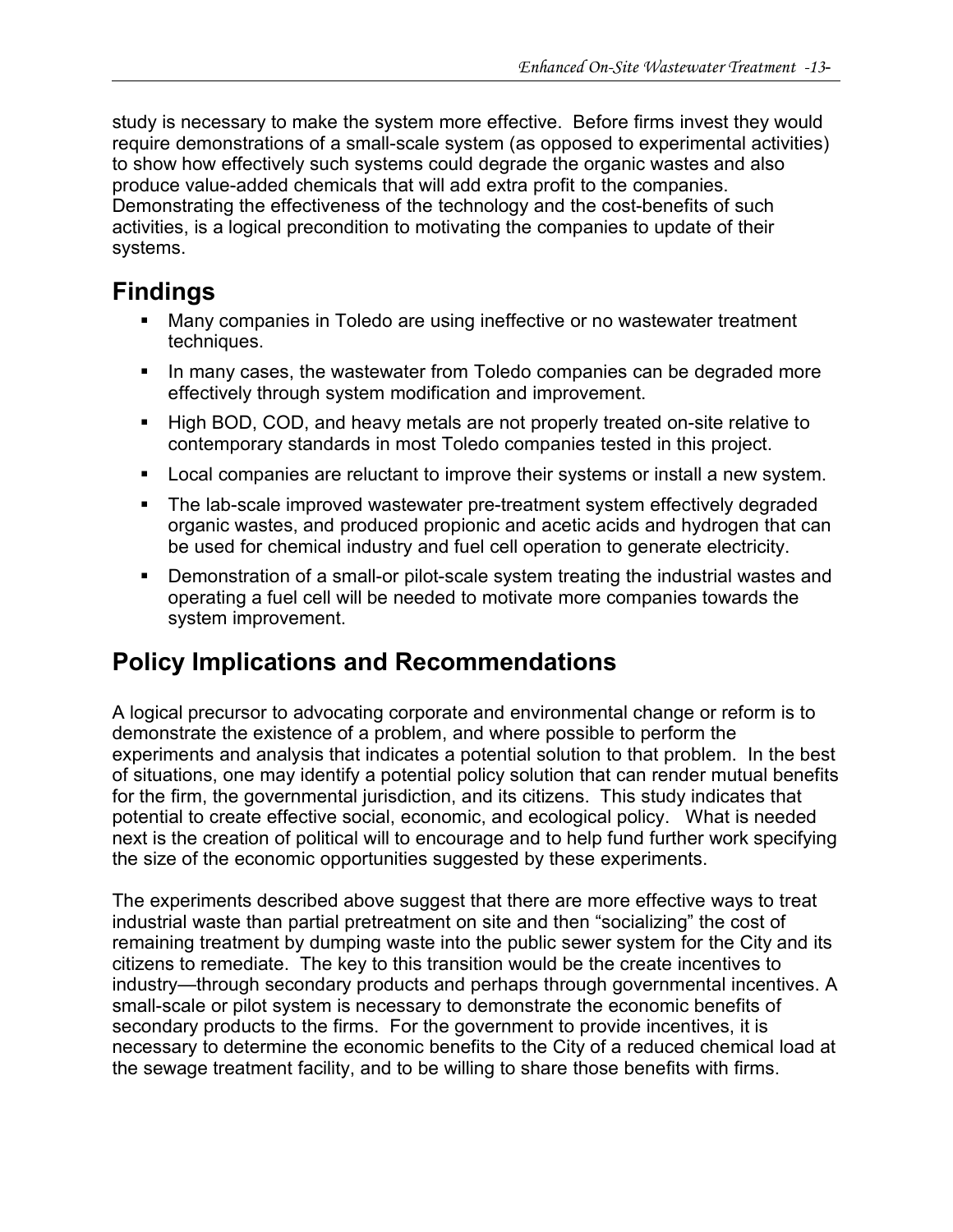Therefore, we recommend:

- 1. A survey of wastewater pretreatment systems in all Toledo area companies.
- 2. The City should identify opportunities where investments in new wastewater pretreatment systems, might render mutual benefit to the City and company, and potentially be willing to offer the financial benefits of a system to firms as part of an enticement package to encourage more effective treatment of industrial waste.
- 3. The City, manufacturing community, and University should form a consortium to:
	- a. Explore the technical feasibility, legal issues, and mutual economic benefits to the City and firms,
	- b. Create pilot projects showing cost effectiveness of new systems and the benefits of secondary product sales including hydrogen for fuel cells.
	- c. Secure appropriate funding to assist in the implementation of such systems, including creating fiscal incentive for companies.

The PI has taken two steps toward the creation of such a consortium and pursuit of the above noted agenda. In concert with Mr. Dave Beck at EISC (Center for Innovative Food Technology, 2600 Dorr St., Toledo, OH 43607) and Mr. Dan Birmingham at SOFCo (Fuel Cell and Processor Solutions, 1562 Beeson St., Alliance, OH 44601), he has discussed the development of a waste treatment system that produces hydrogen for fuel cell operation. In this system, organic wastes are degraded by bacteria and hydrogen or methane is produce as a byproduct in our anaerobic digester. The produced gases are further processed to a reformer and separator to produce pure hydrogen. The produced hydrogen will be used for a fuel cell to generate electricity. It is expected that the cost saving from more effective degradation of wastes and the benefit of electricity from the waste will be a good incentive for the companies. One small-scale system is expected to generate 2-6 kW of electricity.

As a second step, a proposal for developing a demonstration unit was written by UT (Dr. Martin Abraham, Dr. Dong-Shik Kim, and Dr. Maria Coleman), Mr. Dave Beck at EISC, and Mr. Dan Birmingham at SOFCo, and submitted to State of Ohio's Third Frontier Action Fund in July 2003. While these are limited initial steps, they demonstrate the potential for collaboration and the opportunity to build a more effective and profitable manufacturing community, and to create new economic opportunities for that community and the citizens of the region.

## **Conclusion**

This work suggests that there is an opportunity to create multiple and mutual benefit to industrial firms, the City, local citizens, and the environment. Improving the wastewater pre-treatment systems is necessary for both economic and environmental reasons. As